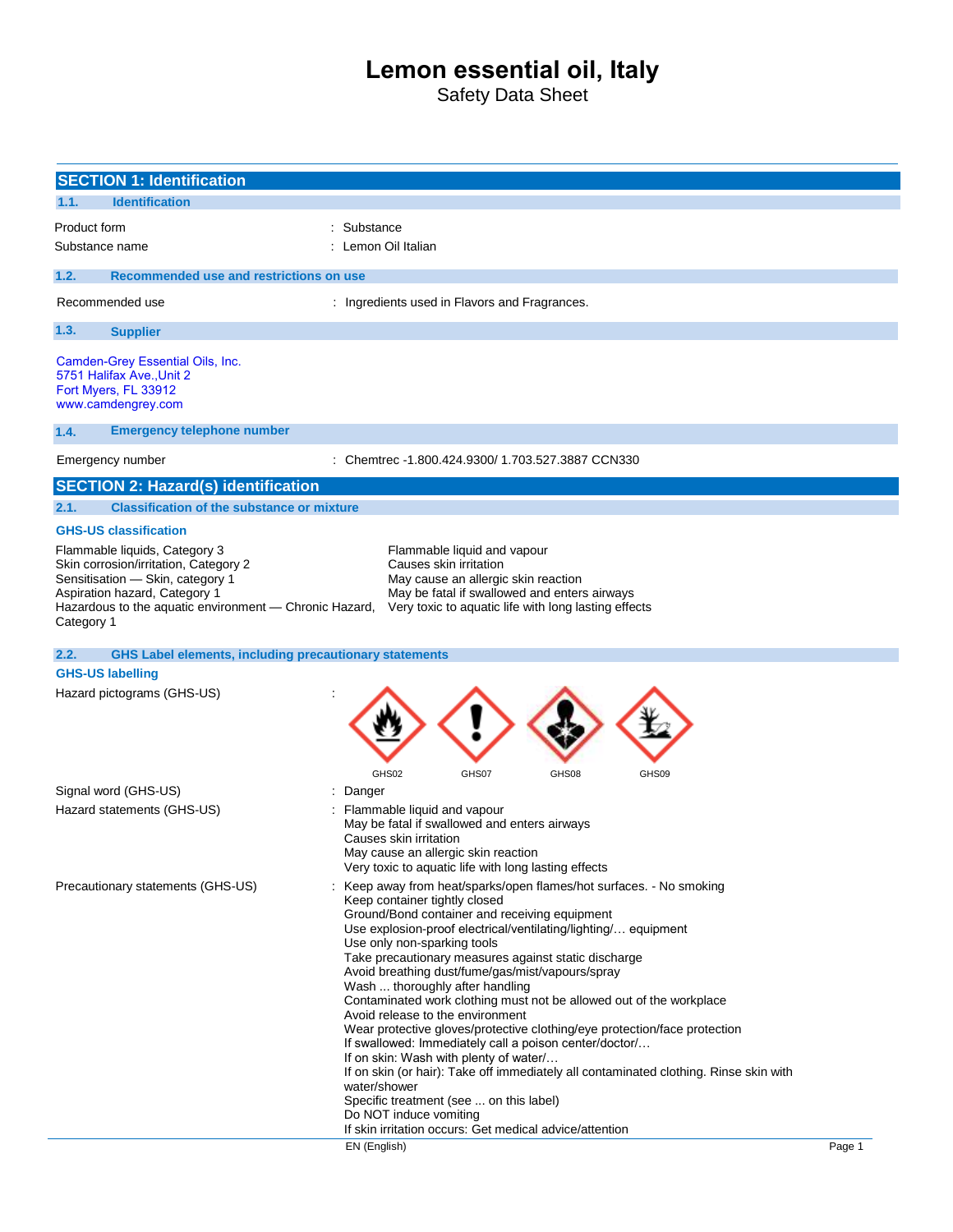| If skin irritation or rash occurs: Get medical advice/attention<br>Take off contaminated clothing and wash it before reuse<br>Wash contaminated clothing before reuse<br>In case of fire: Use  to extinguish<br>Collect spillage<br>Store in a well-ventilated place. Keep cool<br>Store locked up<br>Dispose of contents/container to |                                                                                                                  |                           |            |                                                                                                                                                                                                                                                                                                                                                                                                     |
|----------------------------------------------------------------------------------------------------------------------------------------------------------------------------------------------------------------------------------------------------------------------------------------------------------------------------------------|------------------------------------------------------------------------------------------------------------------|---------------------------|------------|-----------------------------------------------------------------------------------------------------------------------------------------------------------------------------------------------------------------------------------------------------------------------------------------------------------------------------------------------------------------------------------------------------|
| Other hazards which do not result in classification<br>2.3.                                                                                                                                                                                                                                                                            |                                                                                                                  |                           |            |                                                                                                                                                                                                                                                                                                                                                                                                     |
| No additional information available                                                                                                                                                                                                                                                                                                    |                                                                                                                  |                           |            |                                                                                                                                                                                                                                                                                                                                                                                                     |
| 2.4.<br>Unknown acute toxicity (GHS US)                                                                                                                                                                                                                                                                                                |                                                                                                                  |                           |            |                                                                                                                                                                                                                                                                                                                                                                                                     |
| Not applicable                                                                                                                                                                                                                                                                                                                         |                                                                                                                  |                           |            |                                                                                                                                                                                                                                                                                                                                                                                                     |
| <b>SECTION 3: Composition/information on ingredients</b>                                                                                                                                                                                                                                                                               |                                                                                                                  |                           |            |                                                                                                                                                                                                                                                                                                                                                                                                     |
| 3.1.<br><b>Substance</b>                                                                                                                                                                                                                                                                                                               |                                                                                                                  |                           |            |                                                                                                                                                                                                                                                                                                                                                                                                     |
| Name                                                                                                                                                                                                                                                                                                                                   | : Lemon Oil Italian                                                                                              |                           |            |                                                                                                                                                                                                                                                                                                                                                                                                     |
| <b>Name</b>                                                                                                                                                                                                                                                                                                                            |                                                                                                                  | <b>Product identifier</b> | %          | <b>GHS-US classification</b>                                                                                                                                                                                                                                                                                                                                                                        |
| PINENES (ALPHA OR BETA)                                                                                                                                                                                                                                                                                                                |                                                                                                                  |                           | $10 - 25$  | Flam. Liq. 3, H226<br>Skin Sens. 1, H317<br>Asp. Tox. 1, H304<br>Aquatic Acute 1, H400<br>Aquatic Chronic 1, H410                                                                                                                                                                                                                                                                                   |
| <b>G-TERPINENE</b>                                                                                                                                                                                                                                                                                                                     |                                                                                                                  | (CAS No) 99-85-4          | $2.5 - 10$ | Flam. Liq. 3, H226<br>Asp. Tox. 1, H304                                                                                                                                                                                                                                                                                                                                                             |
| Full text of classification categories and H statements : see section 16                                                                                                                                                                                                                                                               |                                                                                                                  |                           |            |                                                                                                                                                                                                                                                                                                                                                                                                     |
| 3.2.<br><b>Mixture</b>                                                                                                                                                                                                                                                                                                                 |                                                                                                                  |                           |            |                                                                                                                                                                                                                                                                                                                                                                                                     |
| Not applicable                                                                                                                                                                                                                                                                                                                         |                                                                                                                  |                           |            |                                                                                                                                                                                                                                                                                                                                                                                                     |
| <b>SECTION 4: First-aid measures</b>                                                                                                                                                                                                                                                                                                   |                                                                                                                  |                           |            |                                                                                                                                                                                                                                                                                                                                                                                                     |
| 4.1.<br><b>Description of first aid measures</b>                                                                                                                                                                                                                                                                                       |                                                                                                                  |                           |            |                                                                                                                                                                                                                                                                                                                                                                                                     |
| First-aid measures general                                                                                                                                                                                                                                                                                                             | : If you feel unwell, seek medical advice (show the label where possible).                                       |                           |            |                                                                                                                                                                                                                                                                                                                                                                                                     |
| First-aid measures after inhalation                                                                                                                                                                                                                                                                                                    | : Allow the victim to rest.                                                                                      |                           |            |                                                                                                                                                                                                                                                                                                                                                                                                     |
| First-aid measures after skin contact                                                                                                                                                                                                                                                                                                  | medical advice/attention.                                                                                        |                           |            | : Remove affected clothing and wash all exposed skin area with mild soap and water, followed<br>by warm water rinse. Watch out for any remaining product between skin and clothing, watches,<br>shoes, etc. If the contaminated area is widespread andor there is damage to the skin, a doctor<br>must be consulted or the patient transferred to hospital . If skin irritation or rash occurs: Get |
| First-aid measures after eye contact                                                                                                                                                                                                                                                                                                   | : Wash thoroughly with soft, clean water for 15 minutes holding eye lids open.                                   |                           |            |                                                                                                                                                                                                                                                                                                                                                                                                     |
| First-aid measures after ingestion<br>: Do NOT induce vomiting. Do not give patient anything orally. In the event of swallowing, if the<br>quantity is small (no more than one mouthful), rinse the mouth with lukewarm water and consult<br>a doctor. If swallowed, seek medical advice immediately and show this container or label. |                                                                                                                  |                           |            |                                                                                                                                                                                                                                                                                                                                                                                                     |
| 4.2.<br>Most important symptoms and effects (acute and delayed)                                                                                                                                                                                                                                                                        |                                                                                                                  |                           |            |                                                                                                                                                                                                                                                                                                                                                                                                     |
| No additional information available                                                                                                                                                                                                                                                                                                    |                                                                                                                  |                           |            |                                                                                                                                                                                                                                                                                                                                                                                                     |
| 4.3.<br>Immediate medical attention and special treatment, if necessary                                                                                                                                                                                                                                                                |                                                                                                                  |                           |            |                                                                                                                                                                                                                                                                                                                                                                                                     |
| No additional information available                                                                                                                                                                                                                                                                                                    |                                                                                                                  |                           |            |                                                                                                                                                                                                                                                                                                                                                                                                     |
| <b>SECTION 5: Fire-fighting measures</b>                                                                                                                                                                                                                                                                                               |                                                                                                                  |                           |            |                                                                                                                                                                                                                                                                                                                                                                                                     |
| 5.1.<br>Suitable (and unsuitable) extinguishing media                                                                                                                                                                                                                                                                                  |                                                                                                                  |                           |            |                                                                                                                                                                                                                                                                                                                                                                                                     |
| Suitable extinguishing media                                                                                                                                                                                                                                                                                                           | : Water spray. Halons. Foam. Carbon dioxide. BC-powder. Water with AFFF (Aqueous Film<br>Forming Foam) additive. |                           |            |                                                                                                                                                                                                                                                                                                                                                                                                     |
| Unsuitable extinguishing media                                                                                                                                                                                                                                                                                                         | : Water Jet.                                                                                                     |                           |            |                                                                                                                                                                                                                                                                                                                                                                                                     |
| 5.2.<br>Specific hazards arising from the chemical                                                                                                                                                                                                                                                                                     |                                                                                                                  |                           |            |                                                                                                                                                                                                                                                                                                                                                                                                     |
| No additional information available                                                                                                                                                                                                                                                                                                    |                                                                                                                  |                           |            |                                                                                                                                                                                                                                                                                                                                                                                                     |
| 5.3.<br>Special protective equipment and precautions for fire-fighters                                                                                                                                                                                                                                                                 |                                                                                                                  |                           |            |                                                                                                                                                                                                                                                                                                                                                                                                     |
| No additional information available                                                                                                                                                                                                                                                                                                    |                                                                                                                  |                           |            |                                                                                                                                                                                                                                                                                                                                                                                                     |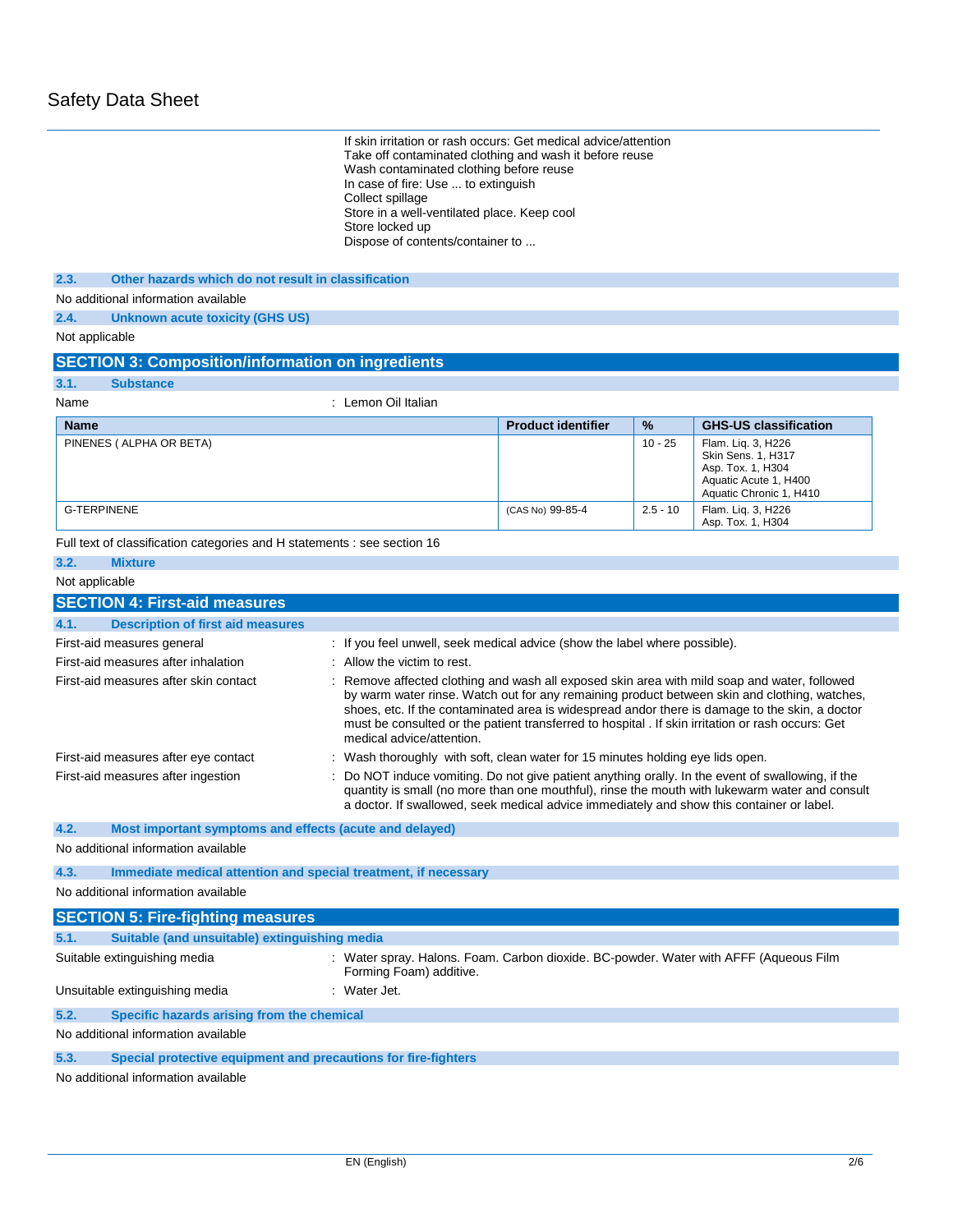# Safety Data Sheet

 $\overline{a}$ 

| <b>SECTION 6: Accidental release measures</b>                                                                                                                                                                                                                                                                                                                                                                         |                                                                                                                                                                                                                                                                                                                                                                                                                                                                                                                                                                                                                                               |  |  |  |
|-----------------------------------------------------------------------------------------------------------------------------------------------------------------------------------------------------------------------------------------------------------------------------------------------------------------------------------------------------------------------------------------------------------------------|-----------------------------------------------------------------------------------------------------------------------------------------------------------------------------------------------------------------------------------------------------------------------------------------------------------------------------------------------------------------------------------------------------------------------------------------------------------------------------------------------------------------------------------------------------------------------------------------------------------------------------------------------|--|--|--|
| 6.1.<br>Personal precautions, protective equipment and emergency procedures                                                                                                                                                                                                                                                                                                                                           |                                                                                                                                                                                                                                                                                                                                                                                                                                                                                                                                                                                                                                               |  |  |  |
| General measures                                                                                                                                                                                                                                                                                                                                                                                                      | : Avoid contact with skin and eyes.                                                                                                                                                                                                                                                                                                                                                                                                                                                                                                                                                                                                           |  |  |  |
| 6.1.1.<br>For non-emergency personnel                                                                                                                                                                                                                                                                                                                                                                                 |                                                                                                                                                                                                                                                                                                                                                                                                                                                                                                                                                                                                                                               |  |  |  |
| No additional information available                                                                                                                                                                                                                                                                                                                                                                                   |                                                                                                                                                                                                                                                                                                                                                                                                                                                                                                                                                                                                                                               |  |  |  |
| 6.1.2.<br>For emergency responders                                                                                                                                                                                                                                                                                                                                                                                    |                                                                                                                                                                                                                                                                                                                                                                                                                                                                                                                                                                                                                                               |  |  |  |
| No additional information available                                                                                                                                                                                                                                                                                                                                                                                   |                                                                                                                                                                                                                                                                                                                                                                                                                                                                                                                                                                                                                                               |  |  |  |
| 6.2.<br><b>Environmental precautions</b>                                                                                                                                                                                                                                                                                                                                                                              |                                                                                                                                                                                                                                                                                                                                                                                                                                                                                                                                                                                                                                               |  |  |  |
| Contain and control the leaks or spills with non-combustible absorbent materials such as sand, earth, vermiculite, diatomaceous earth in drums for waste<br>disposal. Prevent entry to sewers and public waters. Use drums to dispose of collected waste in compliance with current regulations . If spillage occurs<br>on the public highway, indicate the danger and notify the authorities (police, fire brigade). |                                                                                                                                                                                                                                                                                                                                                                                                                                                                                                                                                                                                                                               |  |  |  |
| 6.3.<br>Methods and material for containment and cleaning up                                                                                                                                                                                                                                                                                                                                                          |                                                                                                                                                                                                                                                                                                                                                                                                                                                                                                                                                                                                                                               |  |  |  |
| Methods for cleaning up                                                                                                                                                                                                                                                                                                                                                                                               | : Clean up with detergents. Do not use solvents or thinners.                                                                                                                                                                                                                                                                                                                                                                                                                                                                                                                                                                                  |  |  |  |
| 6.4.<br><b>Reference to other sections</b>                                                                                                                                                                                                                                                                                                                                                                            |                                                                                                                                                                                                                                                                                                                                                                                                                                                                                                                                                                                                                                               |  |  |  |
| No additional information available                                                                                                                                                                                                                                                                                                                                                                                   |                                                                                                                                                                                                                                                                                                                                                                                                                                                                                                                                                                                                                                               |  |  |  |
| <b>SECTION 7: Handling and storage</b>                                                                                                                                                                                                                                                                                                                                                                                |                                                                                                                                                                                                                                                                                                                                                                                                                                                                                                                                                                                                                                               |  |  |  |
| <b>Precautions for safe handling</b><br>7.1.                                                                                                                                                                                                                                                                                                                                                                          |                                                                                                                                                                                                                                                                                                                                                                                                                                                                                                                                                                                                                                               |  |  |  |
| Precautions for safe handling                                                                                                                                                                                                                                                                                                                                                                                         | : Avoid contact with skin, eyes and clothing. Contaminated work clothing should not be allowed<br>out of the workplace. Do not breathe vapours. Handle and open container with care. Ensure<br>adequate ventilation. Wash hands immediately after handling the product. Prevent access by<br>unauthorized personnel. Do not eat, drink or smoke when using this product. Keep away from<br>heat, hot surfaces, sparks, open flames and other ignition sources. No smoking. Prevent the<br>creation of flammable or explosive concentrations of vapour in air and avoid vapour<br>concentrations higher than the occupational exposure limits. |  |  |  |
| 7.2.                                                                                                                                                                                                                                                                                                                                                                                                                  | Conditions for safe storage, including any incompatibilities                                                                                                                                                                                                                                                                                                                                                                                                                                                                                                                                                                                  |  |  |  |
| Storage conditions                                                                                                                                                                                                                                                                                                                                                                                                    | : Always keep in packaging made of an identical material to the original. Keep away from food<br>and drink, including for animals. Keep away from heat, hot surfaces, sparks, open flames and<br>other ignition sources. No smoking. Keep container closed when not in use. Store in a well-<br>ventilated place. Keep container tightly closed. The floor must be impermeable and form a<br>collecting basin so that, in the event of an accidental spillage, the liquid cannot spread beyond<br>this area.                                                                                                                                  |  |  |  |
| <b>CECTION 0. Evnacura controlainergonal protection</b>                                                                                                                                                                                                                                                                                                                                                               |                                                                                                                                                                                                                                                                                                                                                                                                                                                                                                                                                                                                                                               |  |  |  |

| <b>SECTION 8: Exposure controls/personal protection</b> |  |  |
|---------------------------------------------------------|--|--|
| 8.1.<br><b>Control parameters</b>                       |  |  |
| PINENES ( ALPHA OR BETA)                                |  |  |
| Not applicable                                          |  |  |
| <b>G-TERPINENE (99-85-4)</b>                            |  |  |
| Not applicable                                          |  |  |

## **8.2. Appropriate engineering controls**

No additional information available

**8.3. Individual protection measures/Personal protective equipment**

## **Personal protective equipment:**

Protective clothing. Protective goggles. Safety glasses.

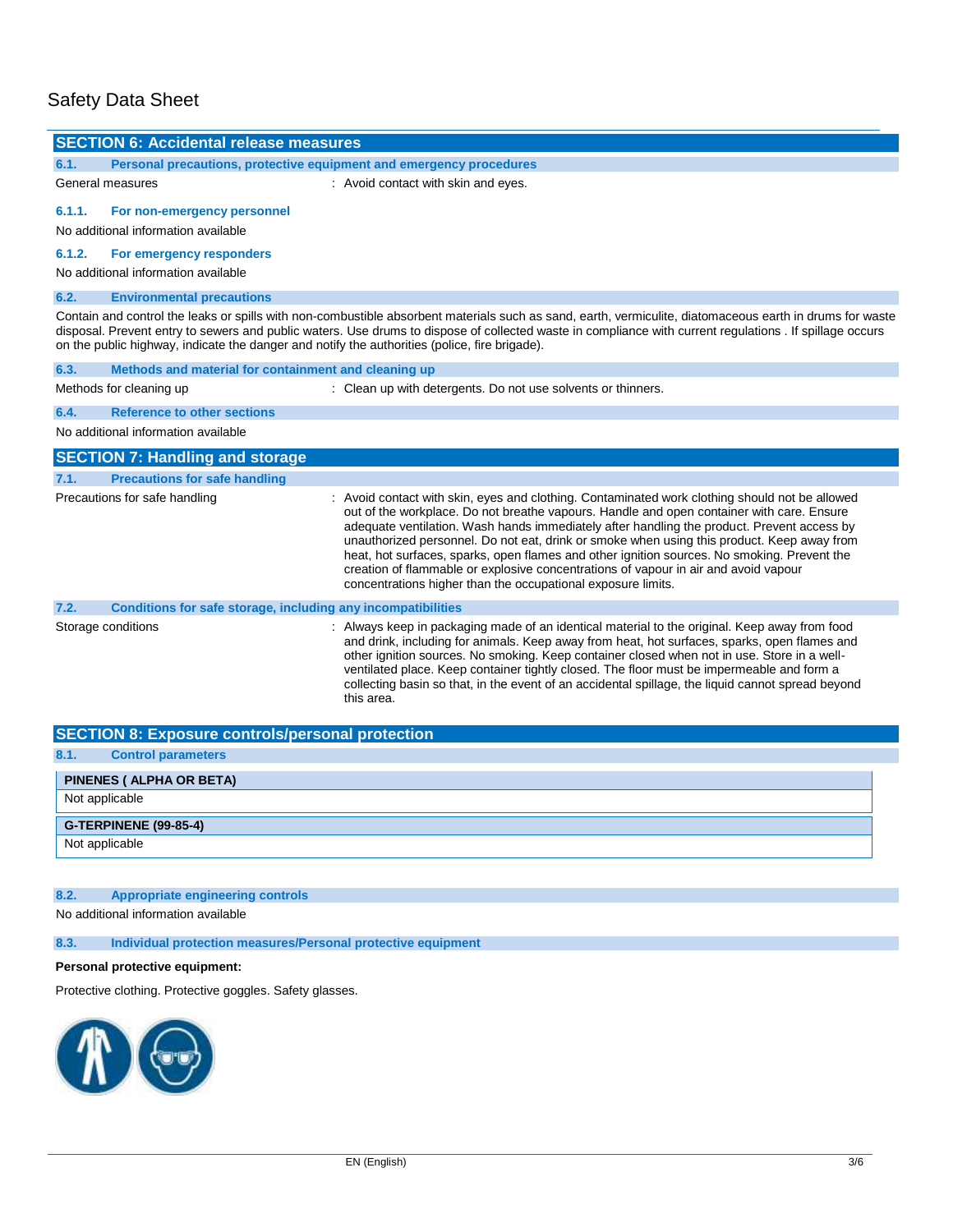| <b>SECTION 9: Physical and chemical properties</b>            |                                          |  |  |
|---------------------------------------------------------------|------------------------------------------|--|--|
| Information on basic physical and chemical properties<br>9.1. |                                          |  |  |
| Physical state                                                | : Liquid                                 |  |  |
| Appearance                                                    | : Liquid.                                |  |  |
| Colour                                                        | : Yellow to greenish yellow              |  |  |
| Odour                                                         | : Fresh Volatile Characteristic of lemon |  |  |
| Odour threshold                                               | : No data available                      |  |  |
| рH                                                            | : No data available                      |  |  |
| Melting point                                                 | : No data available                      |  |  |
| Freezing point                                                | : No data available                      |  |  |
| Boiling point                                                 | : No data available                      |  |  |
| Flash point                                                   | : $\geq$ 48 °C                           |  |  |
| Relative evaporation rate (butyl acetate=1)                   | : No data available                      |  |  |
| Flammability (solid, gas)                                     | : No data available                      |  |  |
| Vapour pressure                                               | : 175 - 300 kPa                          |  |  |
| Relative vapour density at 20 °C                              | : No data available                      |  |  |
| Relative density                                              | : No data available                      |  |  |
| Density                                                       | $: 0.849 - 0.858$                        |  |  |
| Solubility                                                    | Insoluble.                               |  |  |
| Log Pow                                                       | No data available                        |  |  |
| Auto-ignition temperature                                     | No data available                        |  |  |
| Decomposition temperature                                     | No data available                        |  |  |
| Viscosity, kinematic                                          | No data available                        |  |  |
| Viscosity, dynamic                                            | No data available                        |  |  |
| <b>Explosive limits</b>                                       | No data available                        |  |  |
| <b>Explosive properties</b>                                   | No data available                        |  |  |
| Oxidising properties                                          | : No data available                      |  |  |
| <b>Other information</b><br>9.2.                              |                                          |  |  |
| No additional information available                           |                                          |  |  |
| <b>SECTION 10: Stability and reactivity</b>                   |                                          |  |  |
| <b>Reactivity</b><br>10.1.                                    |                                          |  |  |
| No additional information available                           |                                          |  |  |

**10.2. Chemical stability**

No additional information available

#### **10.3. Possibility of hazardous reactions**

When exposed to high temperatures may produce hazardous decomposition products such as carbon monoxide and dioxide, smoke, nitrogen oxides (NOx).

### **10.4. Conditions to avoid**

Accumulation of electrostatic charges. Heat. Keep away from heat, hot surfaces, sparks, open flames and other ignition sources. No smoking. humid air.

| 10.5.                         | Incompatible materials                       |                           |
|-------------------------------|----------------------------------------------|---------------------------|
| Water.                        |                                              |                           |
| 10.6.                         | <b>Hazardous decomposition products</b>      |                           |
|                               | Carbon dioxide, Carbon monoxide.             |                           |
|                               | <b>SECTION 11: Toxicological information</b> |                           |
| 11.1.                         | Information on toxicological effects         |                           |
| Acute toxicity                |                                              | : Not classified          |
|                               | Skin corrosion/irritation                    | : Causes skin irritation. |
| Serious eye damage/irritation |                                              | : Not classified          |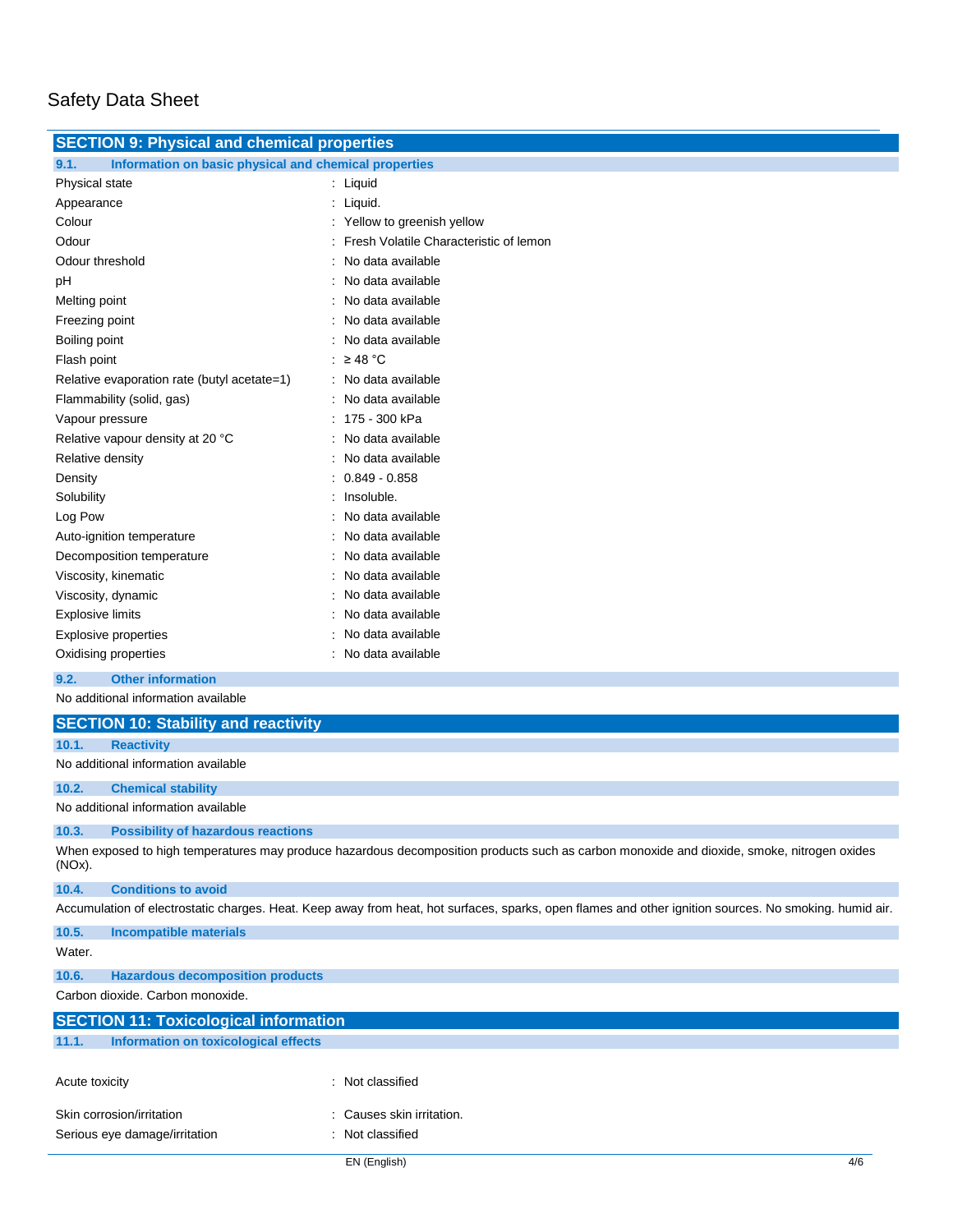# Safety Data Sheet

| Respiratory or skin sensitisation                                                    | : May cause an allergic skin reaction.                                                 |
|--------------------------------------------------------------------------------------|----------------------------------------------------------------------------------------|
| Germ cell mutagenicity                                                               | Not classified                                                                         |
| Carcinogenicity                                                                      | Not classified                                                                         |
| Reproductive toxicity                                                                | Not classified                                                                         |
| Specific target organ toxicity (single exposure)                                     | Not classified                                                                         |
| Specific target organ toxicity (repeated                                             | : Not classified                                                                       |
| exposure)                                                                            |                                                                                        |
| Aspiration hazard                                                                    | May be fatal if swallowed and enters airways.                                          |
| <b>SECTION 12: Ecological information</b>                                            |                                                                                        |
| 12.1.<br><b>Toxicity</b>                                                             |                                                                                        |
| Ecology - general                                                                    | : Harmful to aquatic life with long lasting effects.                                   |
| 12.2.<br><b>Persistence and degradability</b>                                        |                                                                                        |
| No additional information available                                                  |                                                                                        |
| 12.3.<br><b>Bioaccumulative potential</b>                                            |                                                                                        |
| No additional information available                                                  |                                                                                        |
| 12.4.<br><b>Mobility in soil</b>                                                     |                                                                                        |
| No additional information available                                                  |                                                                                        |
| <b>Other adverse effects</b><br>12.5.                                                |                                                                                        |
| Effect on the global warming                                                         | No known effects from this product.                                                    |
| <b>GWPmix comment</b>                                                                | No known effects from this product.                                                    |
|                                                                                      |                                                                                        |
| <b>SECTION 13: Disposal considerations</b>                                           |                                                                                        |
| 13.1.<br><b>Disposal methods</b>                                                     |                                                                                        |
| Waste treatment methods                                                              | Do not allow into drains or water courses.                                             |
| Sewage disposal recommendations                                                      | Disposal must be done according to official regulations.                               |
| Product/Packaging disposal recommendations                                           | Avoid release to the environment. Empty container completely. Keep label on container. |
| Additional information                                                               | Recycle or dispose of in compliance with current legislation.                          |
| <b>SECTION 14: Transport information</b>                                             |                                                                                        |
|                                                                                      |                                                                                        |
| <b>Department of Transportation (DOT)</b><br>In accordance with DOT<br>Not regulated |                                                                                        |
|                                                                                      |                                                                                        |
| TDG<br>Not regulated                                                                 |                                                                                        |
| <b>Transport by sea</b>                                                              |                                                                                        |
| Transport document description (IMDG)                                                | : UN 1169 UN1169=EXTRACTS, AROMATIC, LIQUID, 3, III                                    |
| UN-No. (IMDG)                                                                        | : 1169                                                                                 |
| Proper Shipping Name (IMDG)                                                          | : UN1169=EXTRACTS, AROMATIC, LIQUID                                                    |
| Class (IMDG)                                                                         | : 3 - Flammable liquids                                                                |
| Packing group (IMDG)                                                                 | : III - substances presenting low danger                                               |
| Marine pollutant                                                                     |                                                                                        |
|                                                                                      | : Yes                                                                                  |
|                                                                                      |                                                                                        |
|                                                                                      |                                                                                        |
|                                                                                      |                                                                                        |
|                                                                                      |                                                                                        |